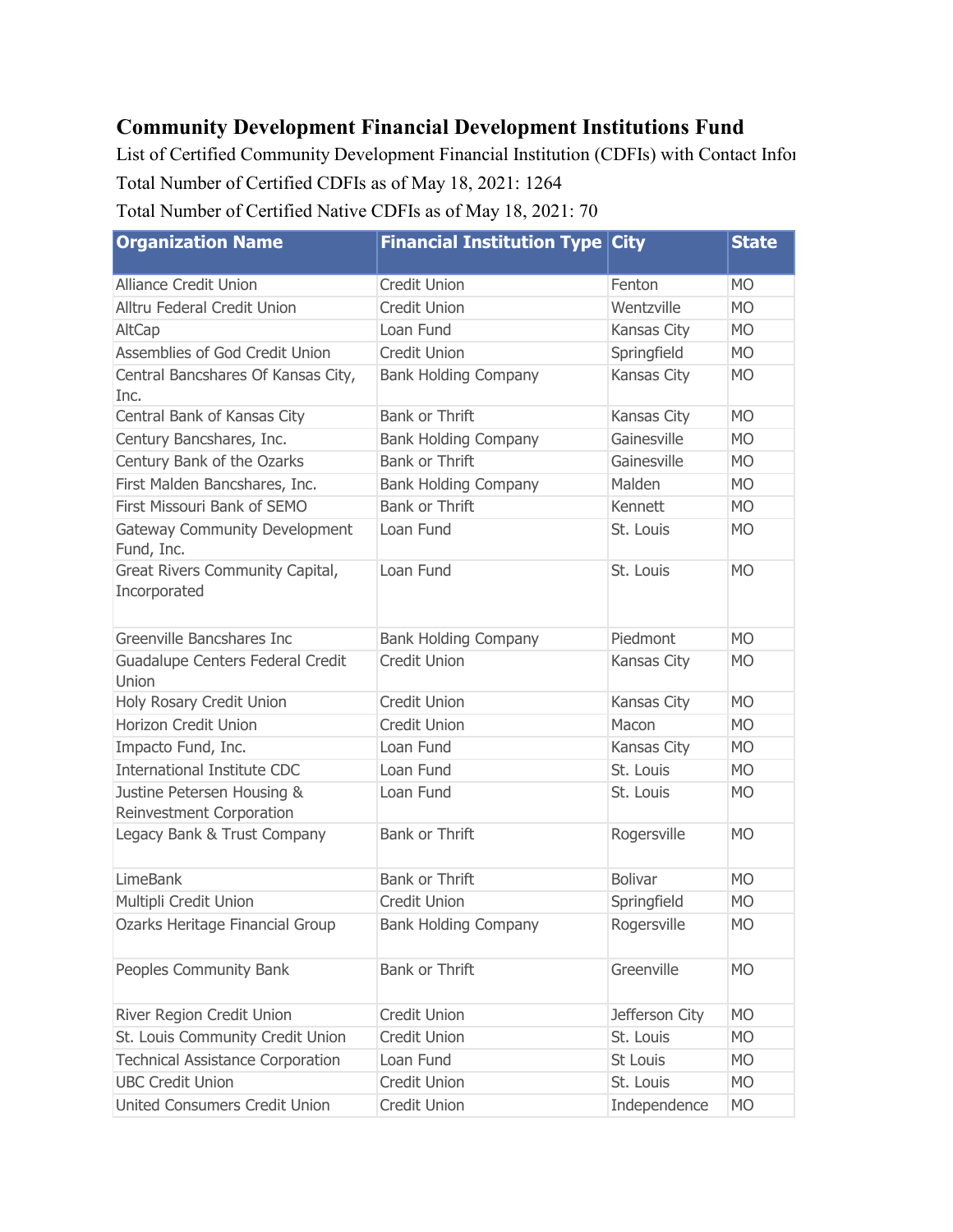| Urban Strategies Inc | Loan Fund | Saint Louis | <b>MO</b> |
|----------------------|-----------|-------------|-----------|
|                      |           |             |           |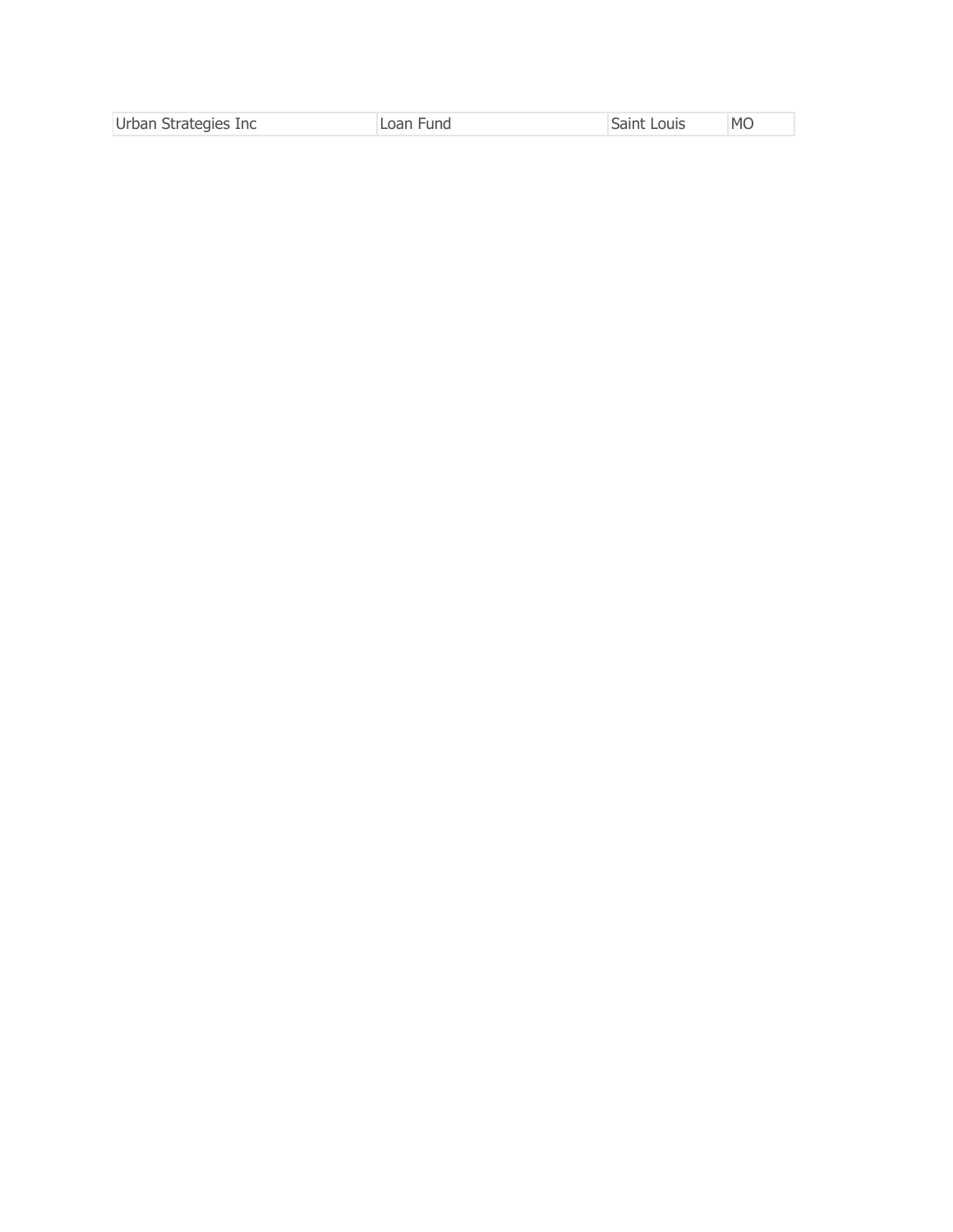## rmation as of May 18, 2021

| <b>Zipcode</b> | <b>Address1</b>              | <b>Organization Website</b>                                                            |
|----------------|------------------------------|----------------------------------------------------------------------------------------|
| 63026 -- 191   | 1280 S Highway Dr            | http://www.alliancecu.com                                                              |
| 63385 -- 386   | 1232 Wentzville Parkway      | http://www.1stfinancialfcu.org                                                         |
| 64109 -- 206   | 3200 Wayne Avenue            | http://www.alt-cap.org                                                                 |
| 65803--273     | 1535 North Campbell Avenue   | http://agcu.org/                                                                       |
| 64124 -- 231   | 2301 Independence Blvd.      | www.centralbankkc.com                                                                  |
| 64124 -- 231   | 2301 Independence Blvd.      | http://www.centralbankkc.com                                                           |
| 65655          | PO Box 68                    | Non given                                                                              |
| 65655          | 42 Court Square              | https://www.cbozarks.com/                                                              |
| 63863          | 1009 North Douglass          | Non given                                                                              |
| 63857 -- 251   | 500 Independence Ave         | myfm.bank                                                                              |
| 63102          | 707 N. 2nd Street Suite 308  | http://www.gatewaycdfi.com                                                             |
| 63106--164     | 1023 N. Grand Blvd.          | http://www.justinepetersen.org/sm<br>all business/great rivers communi<br>ty_capital1/ |
| 63957          | 1401 N Main St,              | Non given                                                                              |
| 64108--223     | 1015 Avenida Cesar Chavez    | http://                                                                                |
| 64106--127     | 533 Campbell St              | www.HolyRosaryCU.org                                                                   |
| 63552 -- 174   | 301 North Missouri Street    | http://www.yourHCU.com                                                                 |
| 64108--211     | 2130 Jefferson St.           | <b>Not Available</b>                                                                   |
| 63118 -- 200   | 3401 Arsenal St.             | http://www.iistl.org                                                                   |
| 63106          | 1023 North Grand Blvd        | www.justinepetersen.org                                                                |
| 65742 -- 936   | 175 Johnstown Drive          | https://www.legacybankandtrust.co<br>m/                                                |
| 65613--228     | 1630 S. Killingsworth Avenue | www.fsbmo.com                                                                          |
| 65802 -- 370   | 818 North Benton Avenue      | http://www.mycucommunity.com                                                           |
| 65742--936     | 175 Johnstown Drive          | https://www.legacybankandtrust.co<br>m/                                                |
| 63944          | 67 Sycamore St               | www.peoplescommunitybank.com                                                           |
| 65109--686     | 3124 W. Edgewood             | https://www.rrcu.org/                                                                  |
| 63108--338     | 3651 Forest Park             | http://stlouiscommunity.com                                                            |
| 63103--183     | 1627 Washington Ave          | www.risecdfi.org                                                                       |
| 63104--380     | 1547 South Broadway          | www.ubccreditunion.com                                                                 |
| 64055 -- 161   | 1111 East 23rd Street        | http://www.uccumo.com                                                                  |